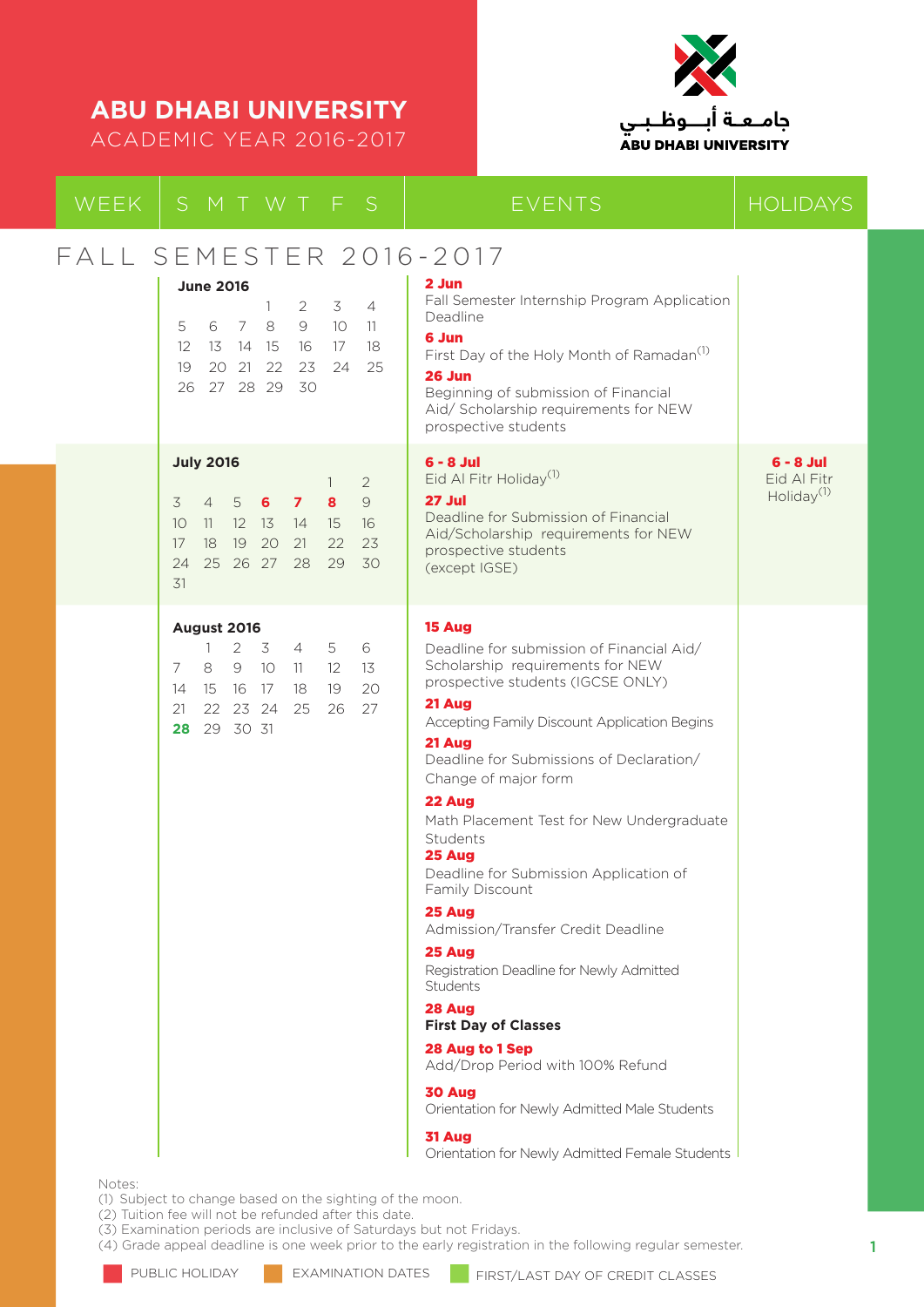ACADEMIC YEAR 2016-2017



|                                                         | WEEK SMTWTFS                                                                                                                                                                    |                                     | <b>EVENTS</b>                                                                                                                                                                                                                                                                                                                                                                                                                                                                                                                                                                                                                                                                                                                                                                                                                                                | <b>HOLIDAYS</b>                                                                        |
|---------------------------------------------------------|---------------------------------------------------------------------------------------------------------------------------------------------------------------------------------|-------------------------------------|--------------------------------------------------------------------------------------------------------------------------------------------------------------------------------------------------------------------------------------------------------------------------------------------------------------------------------------------------------------------------------------------------------------------------------------------------------------------------------------------------------------------------------------------------------------------------------------------------------------------------------------------------------------------------------------------------------------------------------------------------------------------------------------------------------------------------------------------------------------|----------------------------------------------------------------------------------------|
|                                                         | FALL SEMESTER 2016-2017                                                                                                                                                         |                                     |                                                                                                                                                                                                                                                                                                                                                                                                                                                                                                                                                                                                                                                                                                                                                                                                                                                              |                                                                                        |
| $\overline{\phantom{a}}$<br>$\overline{2}$<br>$\preceq$ | September 2016<br>1.<br>$\overline{2}$<br>$\Theta$<br>7<br>8<br>5<br>6<br>$\overline{4}$<br>12 13 14 15<br>16<br>11<br>20 21<br>22<br>19<br>23<br>18<br>26 27 28 29<br>25<br>30 | $\overline{3}$<br>10<br>17<br>24    | 1 Sep<br>Payment Deadline<br>4 Sep<br><b>Graduation Online Application Begins</b><br>$4 - 8$ Sep<br>Course Withdrawal Period with 75% Refund<br>8 Sep<br>Winter Term Internship Program Application<br>Deadline<br>10 Sep<br>Arafat Day <sup>(1)</sup><br>11 - 15 Sep<br>Eid Al Adha Holiday <sup>(1)</sup><br>18 - 22 Sep<br>Course Withdrawal Period with 50% Refund <sup>(2)</sup><br>29 Sep<br>Term A Course Withdrawal Deadline for PG<br>students                                                                                                                                                                                                                                                                                                                                                                                                      | 10 Sep<br>Arafat Day <sup>(1)</sup><br>11 Sep<br>Eid Al Adha<br>Holiday <sup>(1)</sup> |
| 4<br>5<br>6<br>7<br>8                                   | October 2016<br>6 7<br>3 4 5<br>$\mathbf{2}^-$<br>9<br>10<br>11<br>$12 \overline{ }$<br>14<br>13<br>16 17 18 19<br>20<br>21<br>23 24 25 26 27<br>28<br>30<br>- 31               | $\mathbf{1}$<br>8<br>15<br>22<br>29 | 2 Oct<br><b>Islamic New Year</b><br><b>16 Oct</b><br>Term A Last Day of Classes for Postgraduate<br><b>Students</b><br>17 - 19 Oct<br>Term A Final Exams Period for PG students <sup>(3)</sup><br><b>20 Oct</b><br>Spring Semester Internship Program Application<br>Deadline<br><b>20 Oct</b><br>Term A Final Grades Release for PG students <sup>(4)</sup><br><b>23 Oct</b><br>Term B First Day of Classes for Postgraduate<br><b>Students</b><br>23 - 24 Oct<br>Term B PG Students Add/Drop Period with 100%<br>Refund<br><b>23 Oct</b><br>Release of the Winter 2016-2017 and Spring<br>2016-2017 Semester Schedules<br><b>24 Oct</b><br>Term B PG Students Payment Deadline<br><b>30 Oct</b><br>Grade Appeals Deadline for Spring 15-16 and<br>Summer 15-16 Semester Final Grades <sup>(4)</sup><br><b>30 Oct</b><br>Advising/Early Registration Begins | 2 Oct<br>Islamic<br><b>NewYear</b>                                                     |

Notes:

(1) Subject to change based on the sighting of the moon.

(2) Tuition fee will not be refunded after this date.

(3) Examination periods are inclusive of Saturdays but not Fridays.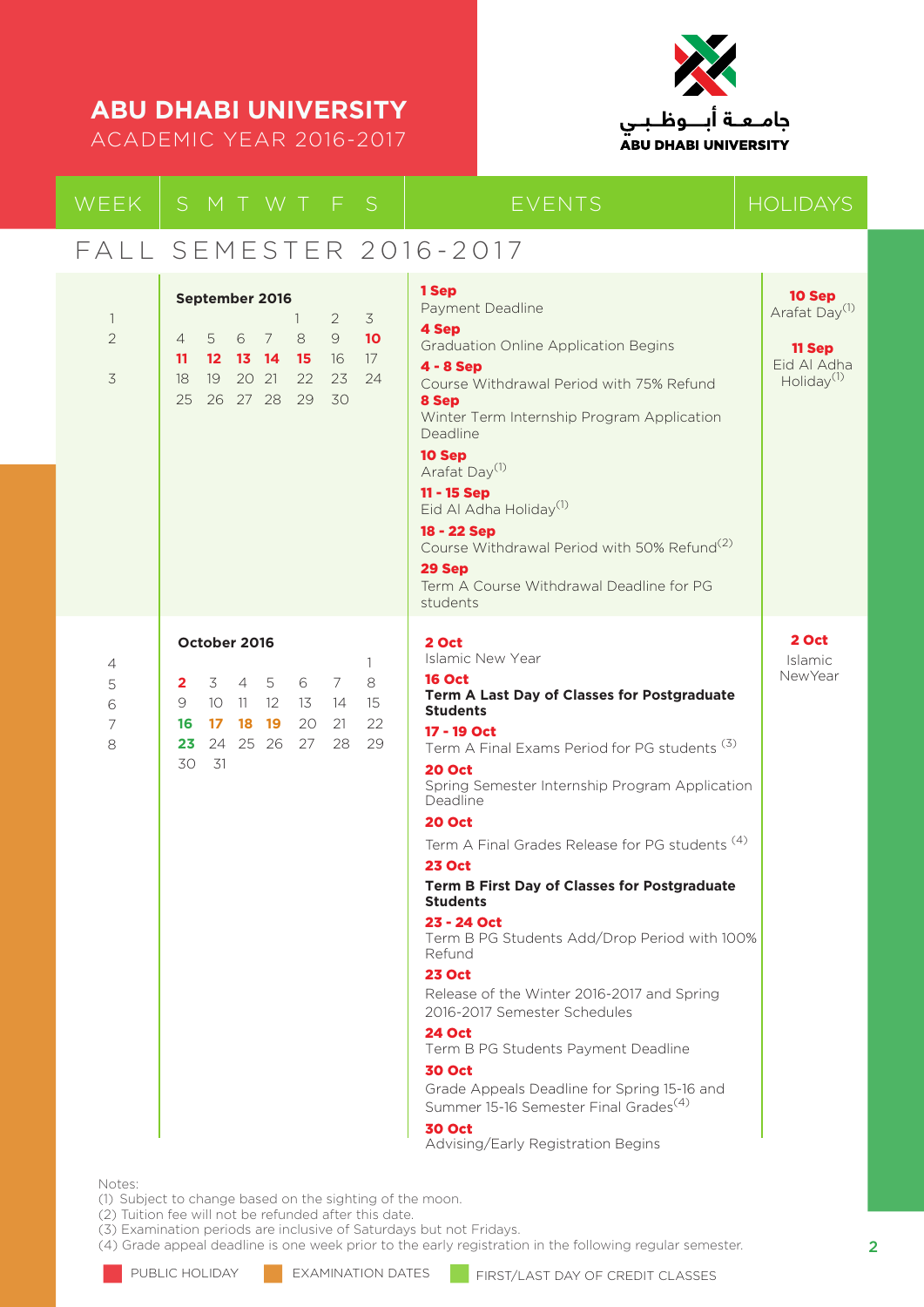ACADEMIC YEAR 2016-2017



| WEEK                | SMTWTFS                                                                                                                                                                                                                       | <b>EVENTS</b>                                                                                                                                                                                                                                                                                                                                                                                                                                                                                                                                                                                                                                                                                                                                                                                                                                                                                                                                                                                        | <b>HOLIDAYS</b>                                                                                                                      |
|---------------------|-------------------------------------------------------------------------------------------------------------------------------------------------------------------------------------------------------------------------------|------------------------------------------------------------------------------------------------------------------------------------------------------------------------------------------------------------------------------------------------------------------------------------------------------------------------------------------------------------------------------------------------------------------------------------------------------------------------------------------------------------------------------------------------------------------------------------------------------------------------------------------------------------------------------------------------------------------------------------------------------------------------------------------------------------------------------------------------------------------------------------------------------------------------------------------------------------------------------------------------------|--------------------------------------------------------------------------------------------------------------------------------------|
|                     | FALL SEMESTER 2016-2017                                                                                                                                                                                                       |                                                                                                                                                                                                                                                                                                                                                                                                                                                                                                                                                                                                                                                                                                                                                                                                                                                                                                                                                                                                      |                                                                                                                                      |
| 9<br>10<br>11<br>12 | November 2016<br>$\overline{2}$<br>3 <sup>7</sup><br>$\overline{4}$<br>5<br>1<br>8<br>9<br>10 <sup>°</sup><br>6<br>7<br>11<br>12<br>18<br>19<br>13<br>14 15 16<br>17<br>22 23<br>24<br>25<br>26<br>20<br>21<br>28 29 30<br>27 | 2 Nov<br>Appreciation Ceremony for Undergraduate<br>Students (Abu Dhabi Campus)<br><b>3 Nov</b><br>Appreciation Ceremony for Undergraduate<br>Students (Al Ain Campus)<br><b>3 Nov</b><br>Release of Mid-Semester Grades<br>10 Nov<br>Course Withdrawal Deadline<br><b>30 Nov</b><br>Martyr's DAY                                                                                                                                                                                                                                                                                                                                                                                                                                                                                                                                                                                                                                                                                                    | <b>30 Nov</b><br>Martyr's<br>Day                                                                                                     |
| 13<br>Notes:        | December 2016<br>3<br>1<br>$\mathbf{2}$<br>9<br>6<br>$\overline{z}$<br>10 <sup>2</sup><br>5<br>8<br>4<br>12 13 14<br>15<br>16<br>17<br>11<br>20 21<br>22<br>23<br>24<br>18<br>19<br>30<br>25<br>26 27 28<br>29<br>31          | 1 Dec<br><b>UAE National Day</b><br>4 Dec<br>Beginning of Submission Financial Aid/<br>Scholarship requirements for RETURNING<br>students - Spring 16-17<br>4 - 5 Dec<br>Make up days for Undergraduate Students<br><b>4 - 6 Dec</b><br>Reading Days for Postgraduate Students<br>5 Dec<br>Last Day of Classes for Undergraduate Students<br>6 - 14 Dec<br>Final Exams Period for Undergraduate Students <sup>(3)</sup><br>$7 - 8$ Dec<br>Make up days for Postgraduate Students<br>8 Dec<br><b>Last Day of Classes for Postgraduate Students</b><br>10 - 14 Dec<br>Final Exams Period for Postgraduate Students <sup>(3)</sup><br>11 Dec<br>Prophet Mohammed Birthday "May Peace Be<br>Upon Him" <sup>(1)</sup><br>15 Dec<br>Deadline for Submission of Financial Aid /<br>Scholarship requirements for RETURNING<br>Students - Spring 16/17<br>18 Dec to 7 Jan<br>Fall Break<br>18 Dec<br>Final Grades Released <sup>(4)</sup><br>29 Dec<br>Summer Term Internship Program Application<br>Deadline | 1 Dec<br><b>UAE</b><br>National Day<br><b>11 Dec</b><br>Prophet<br>Mohammed<br>Birthday<br>"May Peace Be<br>Upon Him" <sup>(1)</sup> |

(1) Subject to change based on the sighting of the moon.

(2) Tuition fee will not be refunded after this date.

(3) Examination periods are inclusive of Saturdays but not Fridays.

(4) Grade appeal deadline is one week prior to the early registration in the following regular semester.

PUBLIC HOLIDAY **EXAMINATION DATES** FIRST/LAST DAY OF CREDIT CLASSES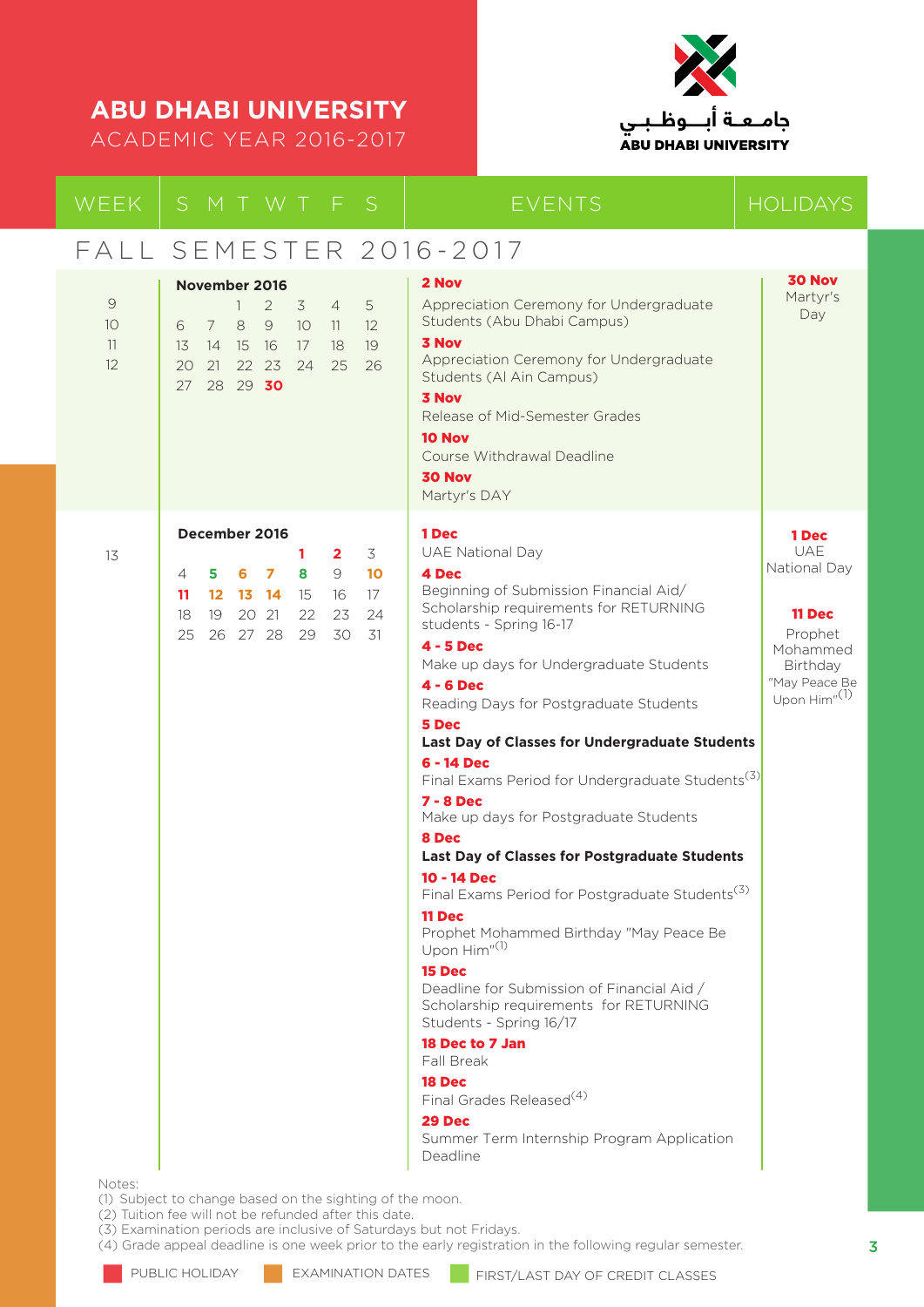ACADEMIC YEAR 2016-2017



### WINTER TERM 2016-2017

| $\overline{\phantom{a}}$<br>$\overline{2}$<br>$\overline{3}$ | January 2017<br>$\overline{7}$<br>$2^{\circ}$<br>3 <sub>4</sub><br>6<br>$\mathbf{1}$<br>5<br>8<br>9<br>$10 \quad 11$<br>$12 \overline{ }$<br>- 13<br>14<br>21<br>20<br>15<br>16<br>17 18<br>19<br>23 24 25<br>27<br>28<br>22<br>26<br>30 31<br>29 | 1 Jan<br>Gregorian New Year<br>5 Jan<br>Admissions/Transfer Credit Deadline<br>5 Jan<br>Deadline of Registration for Newly Admitted<br>Students<br>5 Jan<br>Deadline for Submission of Declaration/Change<br>of major form<br>8 Jan<br>Beginning of Submission for Financial Aid/<br>Scholarship requirements for NEW prospective<br>students - Spring 16-17<br>8 Jan<br><b>First Day of Classes</b><br>$8 - 9$ Jan<br>Add/Drop Period 100% Refund<br>9 Jan<br>Payment Deadline<br>$10 - 11$ Jan<br>Course Withdrawal Period 75% Refund<br>11 Jan<br><b>Graduation Online Application Begins</b><br>12 & 15 Jan<br>Course Withdrawal Period 50% Refund <sup>(2)</sup><br>29 Jan<br>Release of Mid-Term Grades | 1 Jan<br>Gregorian<br>New Year |
|--------------------------------------------------------------|---------------------------------------------------------------------------------------------------------------------------------------------------------------------------------------------------------------------------------------------------|---------------------------------------------------------------------------------------------------------------------------------------------------------------------------------------------------------------------------------------------------------------------------------------------------------------------------------------------------------------------------------------------------------------------------------------------------------------------------------------------------------------------------------------------------------------------------------------------------------------------------------------------------------------------------------------------------------------|--------------------------------|
|                                                              |                                                                                                                                                                                                                                                   |                                                                                                                                                                                                                                                                                                                                                                                                                                                                                                                                                                                                                                                                                                               |                                |
| 4<br>5<br>6                                                  | February 2017<br>3<br>2<br>$\overline{4}$<br>1.<br>5<br>$7\overline{ }$<br>8<br>9<br>10 <sup>°</sup><br>6<br>11<br>$12 \overline{ }$<br>13<br>14 15<br>16<br>17<br>18<br>20 21 22<br>23<br>24<br>25<br>19<br>26 27 28                             | 2 Feb<br>Course Withdrawal Deadline<br>8 Feb<br>Deadline of Submissions of Financial Aid/<br>Scholarship requirements for NEW prospective<br>students - Spring 16/17<br>18 Feb<br><b>Last Day of Classes</b><br>19 - 21 Feb<br>Final Exams Period <sup>(3)</sup><br>23 Feb<br>Final Grades Released <sup>(4)</sup>                                                                                                                                                                                                                                                                                                                                                                                            |                                |

Notes:

(1) Subject to change based on the sighting of the moon.

(2) Tuition fee will not be refunded after this date.

(3) Examination periods are inclusive of Saturdays but not Fridays.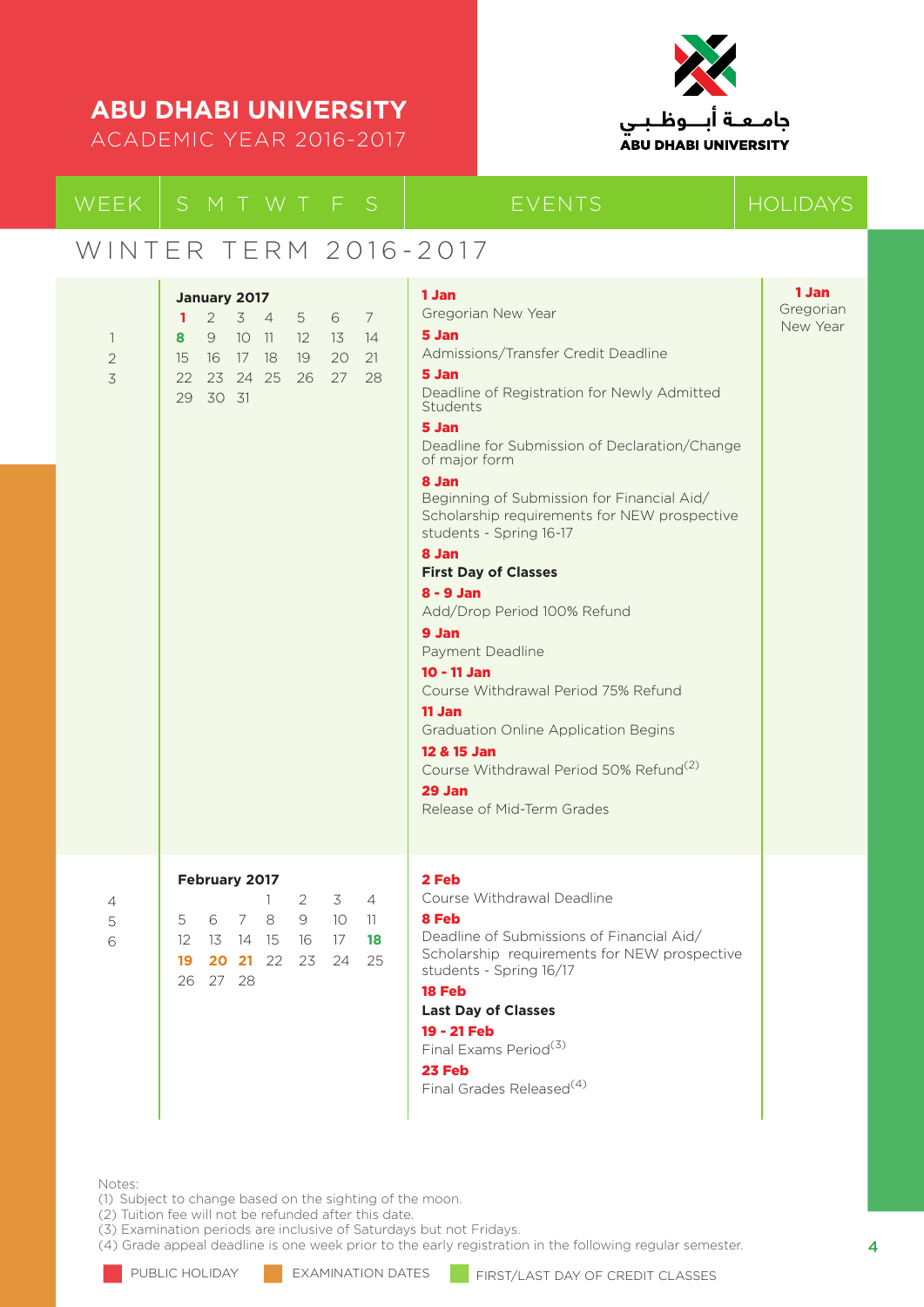ACADEMIC YEAR 2016-2017



### SPRING SEMESTER 2016-2017

|                                                       | February 2017                                                                                                                                                                                                                                            | 19 Feb                                                                                                                                                                                                                                                                                                                                                                                                                                                                                                                                                      |
|-------------------------------------------------------|----------------------------------------------------------------------------------------------------------------------------------------------------------------------------------------------------------------------------------------------------------|-------------------------------------------------------------------------------------------------------------------------------------------------------------------------------------------------------------------------------------------------------------------------------------------------------------------------------------------------------------------------------------------------------------------------------------------------------------------------------------------------------------------------------------------------------------|
|                                                       | 3<br>$\overline{4}$<br>2<br>L<br>8<br>9<br>5<br>6<br>7<br>10 <sup>°</sup><br>11<br>16<br>17<br>18<br>12 <sup>2</sup><br>- 13<br>14 15<br>23<br>25<br>19<br>20 21 22<br>24<br>26 27 28                                                                    | Accepting Family Discount Application Begins<br>19 Feb<br>Deadline for Submissions of Declaration/Change<br>of major form<br>20 Feb<br>Math Placement Test for New Undergraduate<br>Students<br>23 Feb<br>Orientation for Newly Admitted Students<br>23 Feb<br>Admissions/Transfer Credit Deadline<br>23 Feb<br>Registration Deadline for Newly Admitted<br>Undergraduate Students<br>23 Feb<br>Deadline for Submissions of Family Discount<br>Applications<br>26 Feb<br><b>First Day of Classes</b><br>26 Feb to 2 Mar<br>Add/Drop Period with 100% Refund |
| $\mathbf{1}$<br>$\overline{2}$<br>3<br>$\overline{4}$ | <b>March 2017</b><br>$\overline{4}$<br>$\overline{1}$<br>2<br>3<br>5<br>$\overline{7}$<br>8<br>9<br>10 <sup>°</sup><br>6<br>11<br>18<br>12 <sup>°</sup><br>13 14<br>-15<br>16<br>17<br>22<br>25<br>19<br>20 21<br>23<br>24<br>27 28 29<br>30<br>31<br>26 | 2 Mar<br>Payment Deadline<br>5 Mar<br><b>Graduation Online Application Begins</b><br>$5 - 9$ Mar<br>Course Withdrawal Period with 75% Refund<br>12 - 16 Mar<br>Course Withdrawal Period with 50% Refund <sup>(2)</sup><br>23 Mar<br>Term A Course Withdrawal Deadline for PG<br>students<br>26 Mar to 8 Apr<br>Spring Break                                                                                                                                                                                                                                 |

Notes:

(1) Subject to change based on the sighting of the moon.

(2) Tuition fee will not be refunded after this date.

(3) Examination periods are inclusive of Saturdays but not Fridays.

(4) Grade appeal deadline is one week prior to the early registration in the following regular semester.

PUBLIC HOLIDAY **EXAMINATION DATES FIRST/LAST DAY OF CREDIT CLASSES**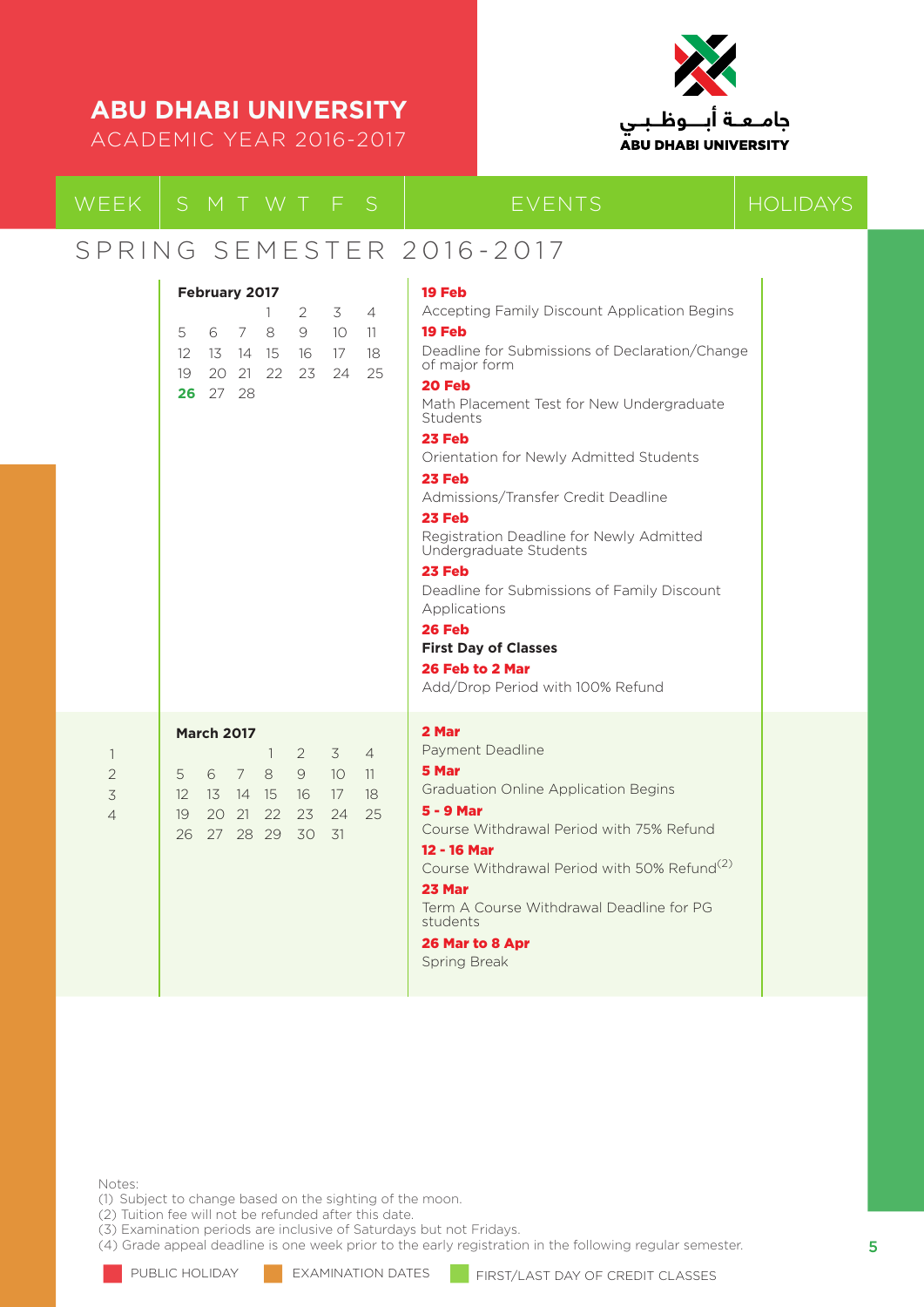ACADEMIC YEAR 2016-2017



### WEEK SMIWIFS BEVENTS HOLIDAYS

### SPRING SEMESTER 2016-2017 5 6 7 8 9  $1<sup>0</sup>$ 11 12 13 **April 2017** 1 2 3 4 5 6 7 8 9 10 11 12 13 14 15 16 17 18 19 20 21 **22 23 24 25 26** 27 28 29 **30 May 2017** 1 2 3 4 5 6 7 8 9 10 11 12 13 14 15 16 17 18 19 20 21 22 23 24 25 26 27 28 29 30 31 **June 2017** 1 2 3 4 5 6 7 8 9 **10 11 12 13 14 15** 16 **17 18 19** 20 21 22 23 24 25 26 27 28 29 30 22 Apr **Term A Last Day of Classes for Postgraduate Students**  23 - 26 Apr Term A Final Exams Period for PG students (3) 24 Apr Israa Miaraj Night<sup>(1)</sup> 29 Apr Term A Final Grades Released for PG students<sup>(4)</sup> 30 Apr Release of the Summer 2016-2017 and Fall 2017-2018 Semester Schedules 30 Apr **Term B First Day of Classes for Postgraduate Students**  30 Apr to 1 May Term B PG Students Add/Drop Period with 100% Refund 1 May Term B PG Students Payment Deadline 7 May Grade Appeals Deadline for Fall 16-17 and Winter 16-17 Semester Final Grades<sup>(4)</sup> 7 May Advising/Early Registration for Students Begins 10 May Appreciation Ceremony for Undergraduate Students (Abu Dhabi Campus) 11 May Release of Mid-Semester Grades 11 May Appreciation Ceremony for Undergraduate Students (Al Ain Campus) 18 May Course Withdrawal Deadline 27 May First day of the Holy Month of Ramadan<sup>(1)</sup> 10 Jun **Last Day of Classes (UG/PG)** 11 - 13 Jun Term B PG Students Final Exams Week<sup>(3)</sup> 11 - 19 Jun Final Exams Period(3) 20 Jun Summer Break 21 Jun 24 Apr Israa Miaraj Night<sup>(1)</sup>

Notes:

(1) Subject to change based on the sighting of the moon.

(2) Tuition fee will not be refunded after this date.

(3) Examination periods are inclusive of Saturdays but not Fridays.

(4) Grade appeal deadline is one week prior to the early registration in the following regular semester.

Final Grades Released<sup>(4)</sup>